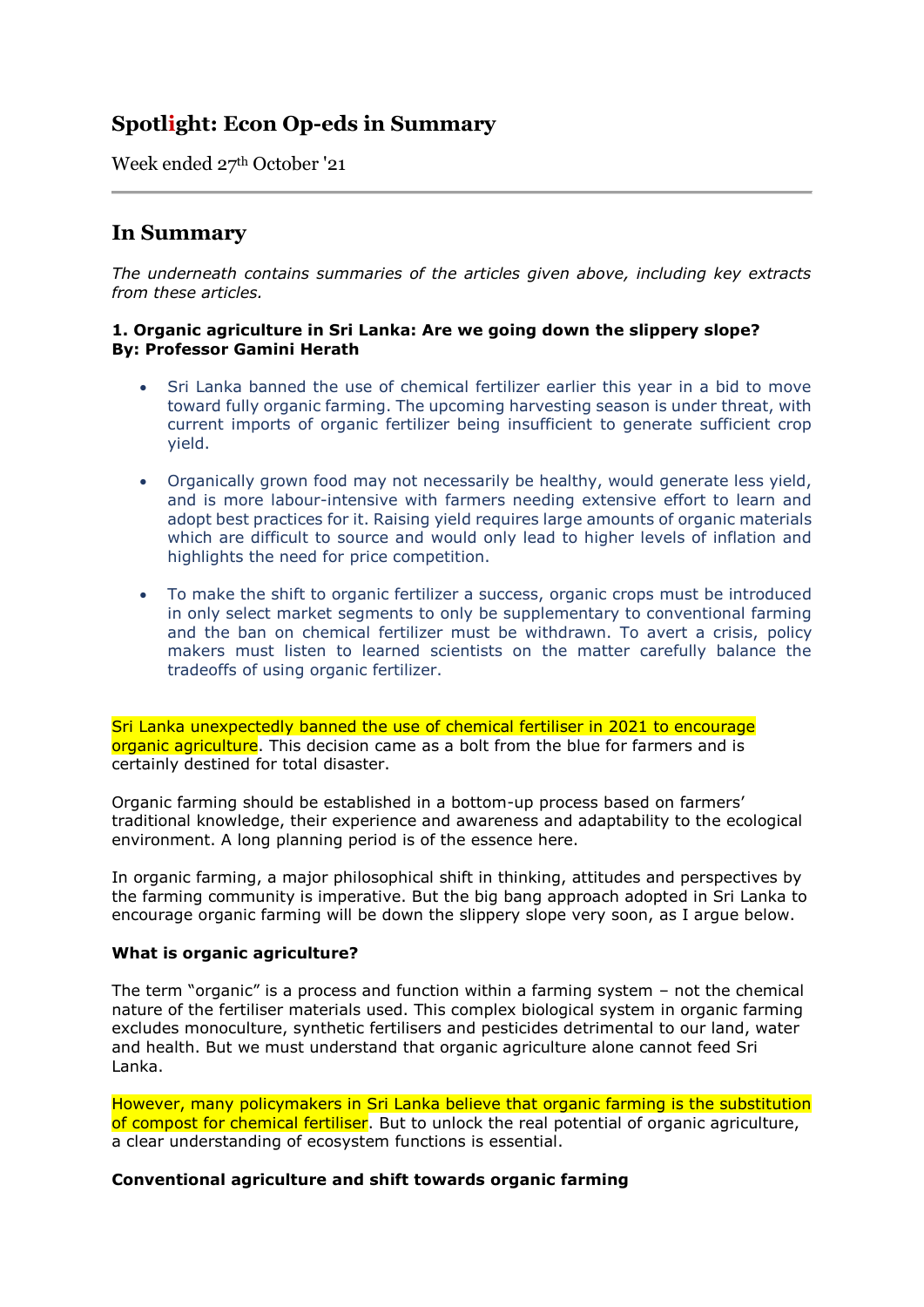Conventional agriculture uses chemical fertilisers to fertilise plants directly to obtain high yields but depleted soil nutrients. Farmers applied higher levels of chemical fertilisers and pesticides. Over time, fertilisers and pesticides have exhausted the regenerative capacity of agricultural land.

## **Future food needs and Sri Lanka's response to the challenge**

In the next 40 years, the growing population will result in an increased demand for agricultural products. Agricultural production need to increase by at least 100% until 2050. This is a serious challenge for Sri Lanka because land, water, and other natural resources are becoming scarce and changes in agricultural systems and technologies are necessary.

It is needless to say that Sri Lanka embraced, post haste, organic agriculture without understanding the complexities to become the 100% organic nation in the world. The kind of gradualism seen in other countries was not followed by **Sri Lanka which decided** to jump immediately into deeper waters only to sink, a critical policy error.

## **Why Sri Lanka will be down the slippery slope in organic farming**

(a) Lack of proper planning

The introduction of organic farming to make it 100% organic without adequate planning by experts is a perfect recipe for chaos and will be a pipe dream. It can exacerbate current crisis in the agricultural sector, because organic agriculture was introduced for important staple crops such as rice and export crops such as tea and rubber.

Sri Lanka needs to focus on short-term and long-term food security, alleviation of poverty and good health for the population. A gradualist approach is the only way to have some limited extent of organic farming but this will never be the dominant form of agriculture in Sri Lanka. Sri Lanka must examine international experience, type of markets, and lessons learnt on adoption and adaptation of organic agricultural technologies instead of force feeding organic farming to the farming community.

The forthcoming Maha season is under threat and the import of 96,000 MT of organic inputs in granular form, containing 10% of nitrogen from China will not help. A ton of imports costs around \$ 300. Poor planning led to many misadventures such as detecting pathogenic bacteria, such as Erwinia in imported organic fertiliser. The tests carried out by the Sri Lanka Standards Institution (SLSI), the National Plant Quarantine Service (NPQS) and the Sri Lanka Atomic Energy Board.

(b) Ignoring the scientific nature and complexity of agriculture

Agricultural systems are complex and we need to view agriculture within biophysical, social-ecological, environmental political environment. Agriculture operates in a complex multifunctional environment. Agriculture is not homogeneous and individual farmers work in different micro-climates, need different kinds of inputs, and are likely to respond to policy interventions in different ways with multiple outcomes. One size fits all will not work.

## Tea, sugar, and paddy are fundamentally different crops and must be treated separately.

Organic farming will be adopted at different rates by farmers with significantly different outcomes (yield per hectare, equity etc.). Complex heterogeneous systems continually adapt and evolve and this transition may take several years (at least 10 years). Sri Lanka needs to understand this complexity to drive future agriculture along the correct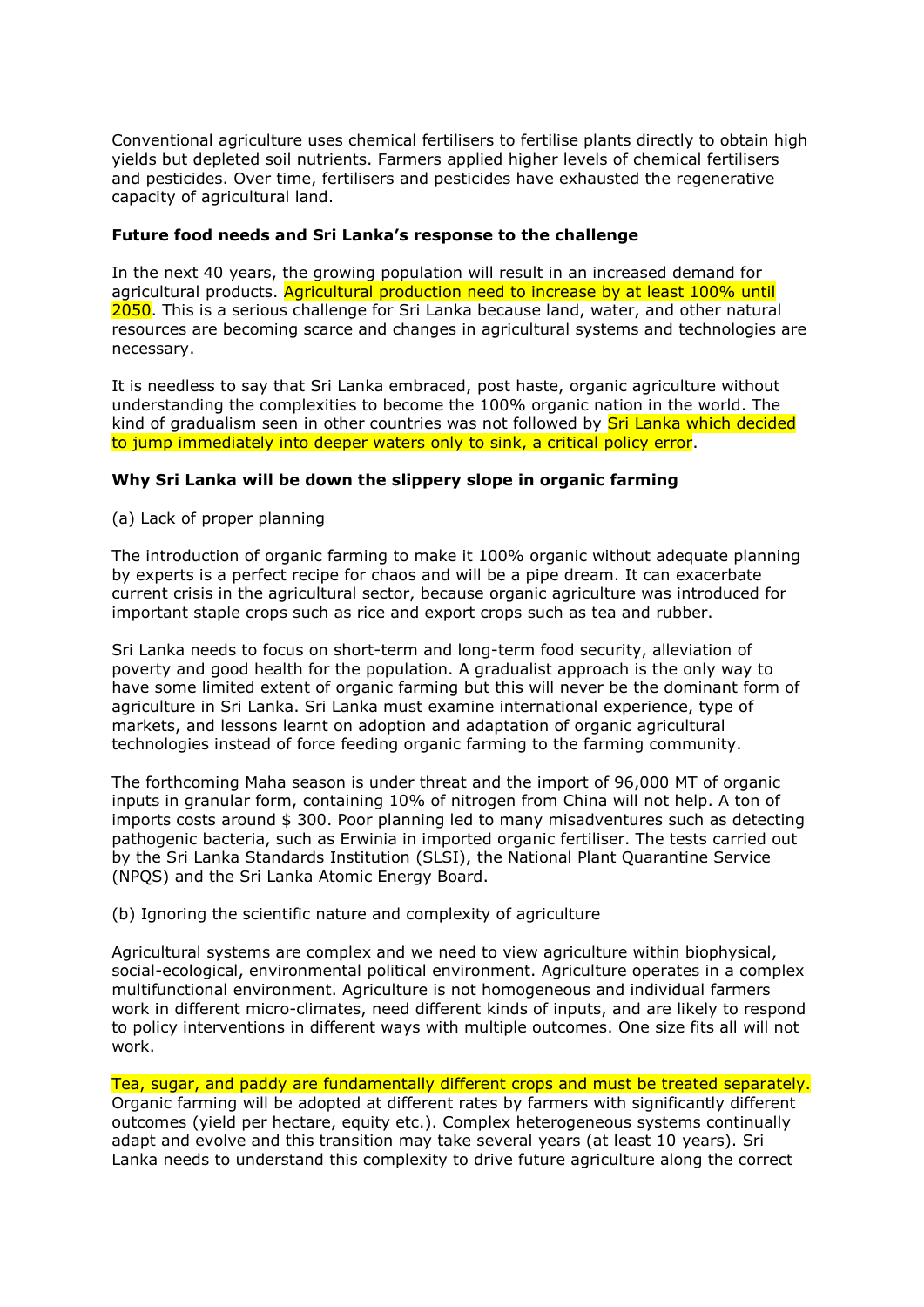trajectory. But Sri Lanka cannot achieve 100% organic agriculture and at most it may be 10% over a 10-year period for some selected crops.

(c) Primacy of politics and incompetence of relevant ministers

The President appointed several ministers for agricultural development with crisscrossing, overlapping mandates. These ministers for very good reasons failed to understand the interconnectedness between organic farming, rice and paddy prices, within a holistic integrated management system.

State involvement in organic production can also lead to State entrepreneurs capturing market premiums (e.g. only two Sri Lankan firms import organic fertilisers to Sri Lanka).

(d) Organic agriculture gives lower yields compared to conventional agriculture

Organically grown food is not necessarily healthy. Some British studies found that there is no difference in nutrient quality between organic and conventional foods. Organic farming is labour-intensive and unfamiliar to farmers, requiring extensive effort to learn best practices. Significant loss of yields can occur unless education and support is given to build systems that produce sufficient yields for farmers.

The research experience in many countries show that organic yields are 25% lower than conventional yields. Kniss et al. (2016) found yields on organic farms are 20% lower than on conventional farms. Hence organic products will have a higher costs per unit of output and thus higher prices. Experimental yields are often higher than those in realworld agriculture but farmers cannot replicate these management practices. Organically fertilised systems require higher nitrogen inputs to achieve high yields because organic nitrogen is less readily available to crops. Organic farming is more knowledge intensive, and yields depend on timely management interventions. The higher knowledge requirements and the relatively low levels of education of farmers in Sri Lanka need to be recognised.

Organic methods can reduce yield of tea in Sri Lanka which brings in more than \$ 1.25 billion a year and 10% of Sri Lanka's export income. Land used for conventional agriculture for long periods cannot be immediately transferred to organic farming. Conventional agriculture which uses inorganic fertilisers need at least three years to convert conventional agricultural land to organic agriculture and rehabilitation of such soils for several years is required to produce yields comparable to conventional tea.

Tea fields which used chemical fertiliser may need about three years to be converted to 'organic' farms with dire consequences for the tea industry. Nearly 89% of Sri Lanka's tea and rubber plantations rely on chemical fertilisers. For rice the same argument applies. Using organic fertiliser in depleted land require more organic fertiliser and this may lead to higher cost of production. Chemical fertiliser may be needed during the transition period to organic agriculture which Sri Lanka completely ignored.

Just this week, the Minister of Plantation Industries admitted that tea production has fallen and that they have already ordered 100,000 tons of ammonium sulphate for the tea industry. So we are going against the ban and lack of planning is clearly evident. A study conducted by United Planters Association of South India, has found in 2013 that organic tea production will generate at least 30% of lower yields. The cost of production will increase by 30 to 40% as a result of lower yields.

Gamini Peiris found after many years of experimentation, organic fertiliser did not give comparable yield of sugar cane and organic fertiliser is not appropriate for sugar cane in Sri Lanka. A new study published in Nature concludes that crop yields from organic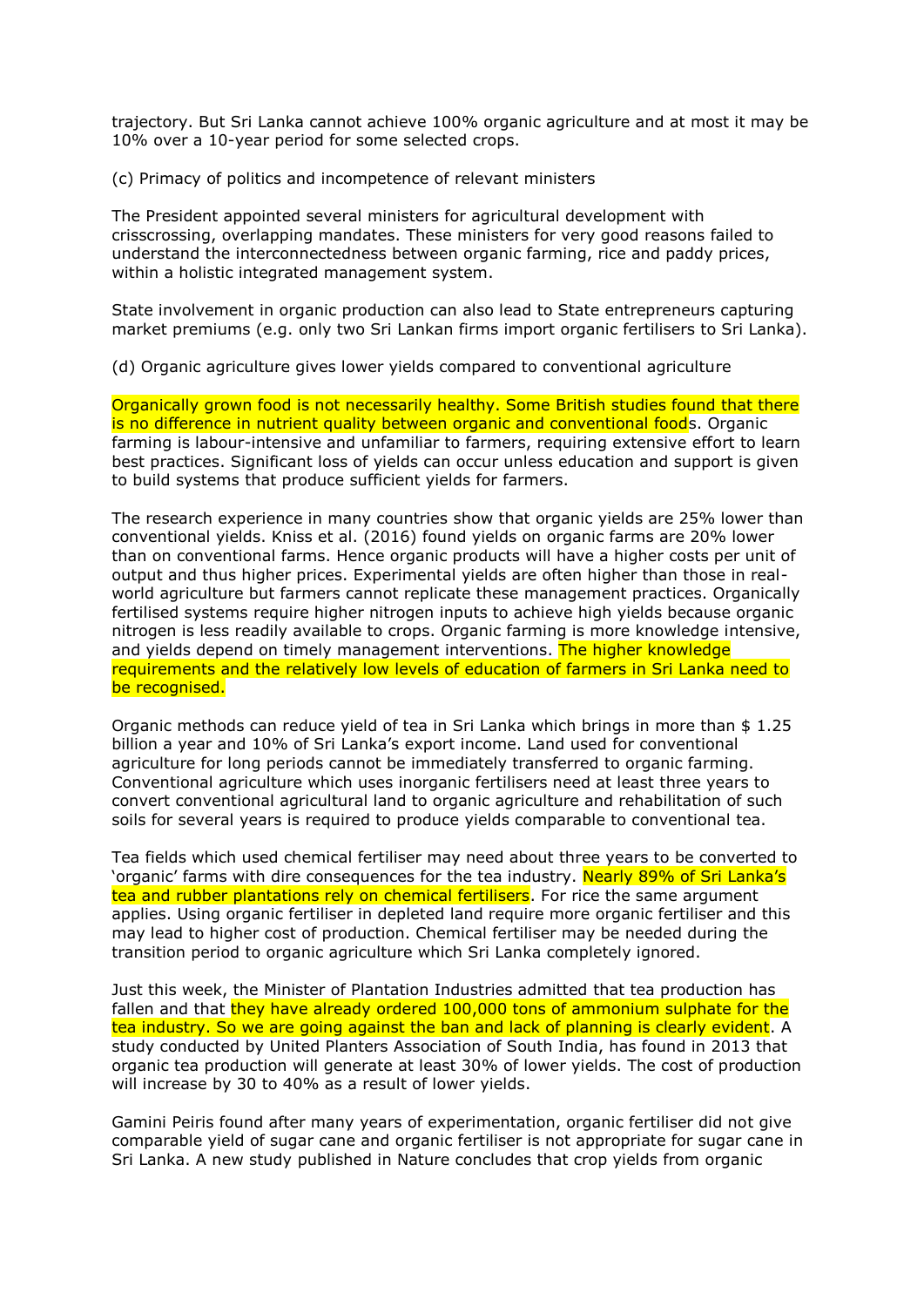farming are generally lower than from conventional agriculture, especially for cereals. Organic farming thus can never replace conventional agriculture.

## **(e) Organic agriculture can threaten food security in Sri Lanka**

More land would be required to produce the same quantity of output with organic methods and hence organic agriculture cannot guarantee food security. Most smallholder farmers in Sri Lanka are poor and spend over 70% of their income on food. Any increase in the price of food is associated with higher levels of food insecurity and malnutrition and spread of poverty. Organic smallholders sell their harvest in conventional markets to local traders at lower prices in return for immediate cash. Increasing yields requires large quantities of organic material (e.g., manure) not available at the farm itself and the cost can be substantial. Switching to organic is not always beneficial for smallholders and should therefore not be considered a general strategy for poverty reduction. If larger number of farmers switch to organic practices in Sri Lanka let us sat for rice, total output will fall, prices will increase, making food less affordable for poor consumers threatening food security.

Organic farming today only accounts for 1% of the agricultural land, a full conversion to organic agricultures as envisaged by the government of Sri Lanka is totally unrealistic. Organic farming cannot spread automatically in developing countries simply using subsidies. Successful early innovations are needed to enhance adoption of OA. More rigorous empirical studies are needed to show that organic farming can be profitable. But with existing support through subsidies, it is less clear whether organic farming could also be profitable without subsidies in the long term.

Sustainable food security needs a combination of organic, conventional, and possibly 'hybrid' systems to produce more food at affordable prices, and reduce the environmental costs of agriculture. Food waste has increased and this is an incredibly complex. If we retain the yield and land-use improvements of conventional agriculture and reduce food waste, we can spare more land for nature.

## **(f) Subsidies, markets and pricing in organic farming**

The use of compensation to reward organic farmers for lost yields is irrational. When we lose production due to organic farming, the prices of food (say rice) will increase. Once we compensate these farmers with money, the purchasing power will increase and this will lead to further increase in prices. Inflation will nudge through the roof. This will affect food security in the country. For traded commodities such as tea, price competition is essential.

Certification of organic products require crops to be grown on organically farmed land at least for three years before they can be labelled organic and this is a cost to farmers. Certification of organic tea is very expensive. And this may affect export markets for Sri Lanka. Tea plantation needs an additional 100 to 150 men per hectare to tend to the fields. Hence, the use of organic fertilisers, natural pesticides and other permitted substances is uneconomical in the long-term.

Currently we are being entertained by a very interesting spectacle where plane loads of compost are being imported from India. We also saw nano-nitrogen being imported and plane loads were unloaded with several minsters present.

The market must be understood and allowed to work for agricultural commodities including organic products. Consumers search for new quality organic products and the price may be generally high due to lower yields. Sri Lanka's 'organic' tea prices may have to rise 75% to compensate the increase in production costs and reduced yields.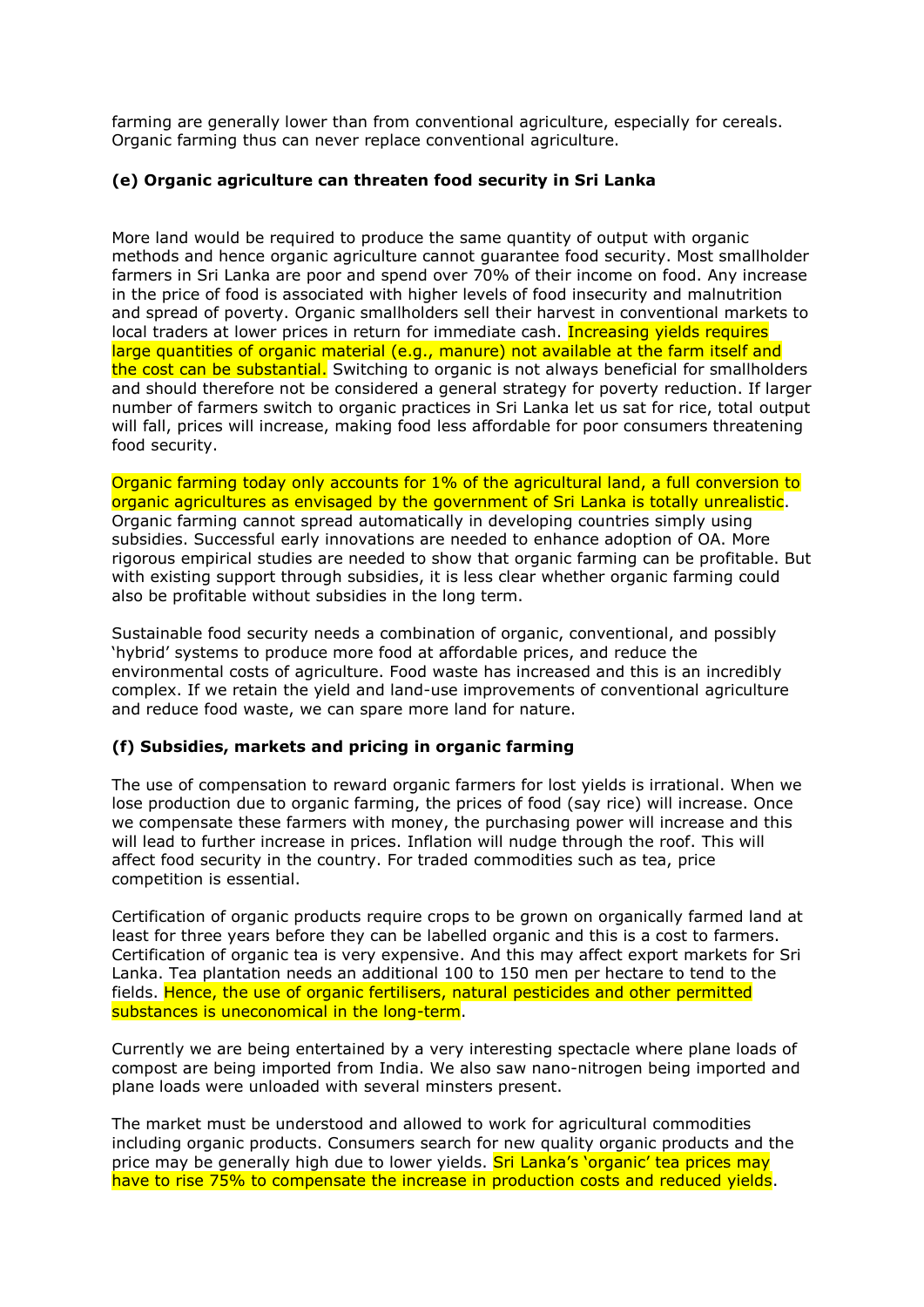Recovery may take at least three years to achieve. The challenge is how to increase yields and reduce prices for a rapidly increasing population. Farmers may opt for organic agriculture, if there is a strong demand for organic products and premium prices.

## **(g) Ignoring niche markets and other entrepreneurial opportunities**

If properly understood and planned, Sri Lanka could have promoted viable organic opportunities for farmers in niche markets. The gluten-free quinoa in Peru, saraceno grain in Italy, re-introduction of local rice varieties in traditional diets and cultures in Indonesia and promotion of old varieties of rice in Sri Lanka are examples. Agri-tourism or (around farm) and ecotourism for city dwellers, who appreciate healthy rural landscape, creates new income opportunities for organic farmers.

In Sri Lanka, some private tea producers with long term experience have created small organic zones for tea, which they utilise to supply limited demand in niche international markets.

Why not focus on this without producing organic tea in the whole country? The world demand for organic tea is only 1%. According the Rajadurai, "Organic is a certification," "This is a very niche market with many restrictions and specifications are required to get certification. At a commercial scale it is not viable." Another example of a niche market is farmers producing Maya chocolates for tourists in Mexico. Sikkim's tourism sector, benefited greatly from the new organic image: between 2014 and 2017, the number of tourists increased by over 50%.

Organic farming by itself cannot provide sustainable agriculture and food security, but innovative combinations of organic and conventional methods can contribute toward sustainable productivity increases in agriculture. The highly polarised ideological debates between advocates of organic agriculture and advocates of conventional agriculture are totally unproductive. According to Prof. Foley, combining organic and conventional practices can create truly sustainable food systems.

## **(h) Climate change**

Climate scientists agree that our climate is changing and increasingly uncertain extreme weather events can occur. Approximately 25% of the anthropogenic greenhouse gas (GHG) emissions are attributable to food production. Evidence suggests that organic agriculture uses less energy per unit of land. But organic farming has lower impacts when expressed per unit of land but not when expressed per unit of output. Overall, the evidence does not support the notion that organic agriculture is more climate friendly than conventional agriculture.

## **Future of organic and conventional agriculture in Sri Lanka**

Ideally, for success in organic agriculture, new varieties are required that are adapted to organic farming systems. In the short run, organic crops must be introduced within selected market segments. But conventional agricultural research is moving away from high inputs of nutrients and chemical pesticides. They now focus on developing crops that can grow in a drought; that can survive in a flood; that can resist pests and disease and higher yields on the same land with less fertilisers. Future research will focus on growing plants that can create their own nutrients to reduce the use of fertilisers and minimises pesticides. The aim is to shift the yield frontier and increase resistance to stress. The yield gaps may increase with increasing conventional yields because there are slower plant genetic improvements in organic farming.

This second GR will improve yields of crops grown in infertile soils by farmers with little access to fertiliser. These crops will tolerate low soil fertility and enhance acquisition of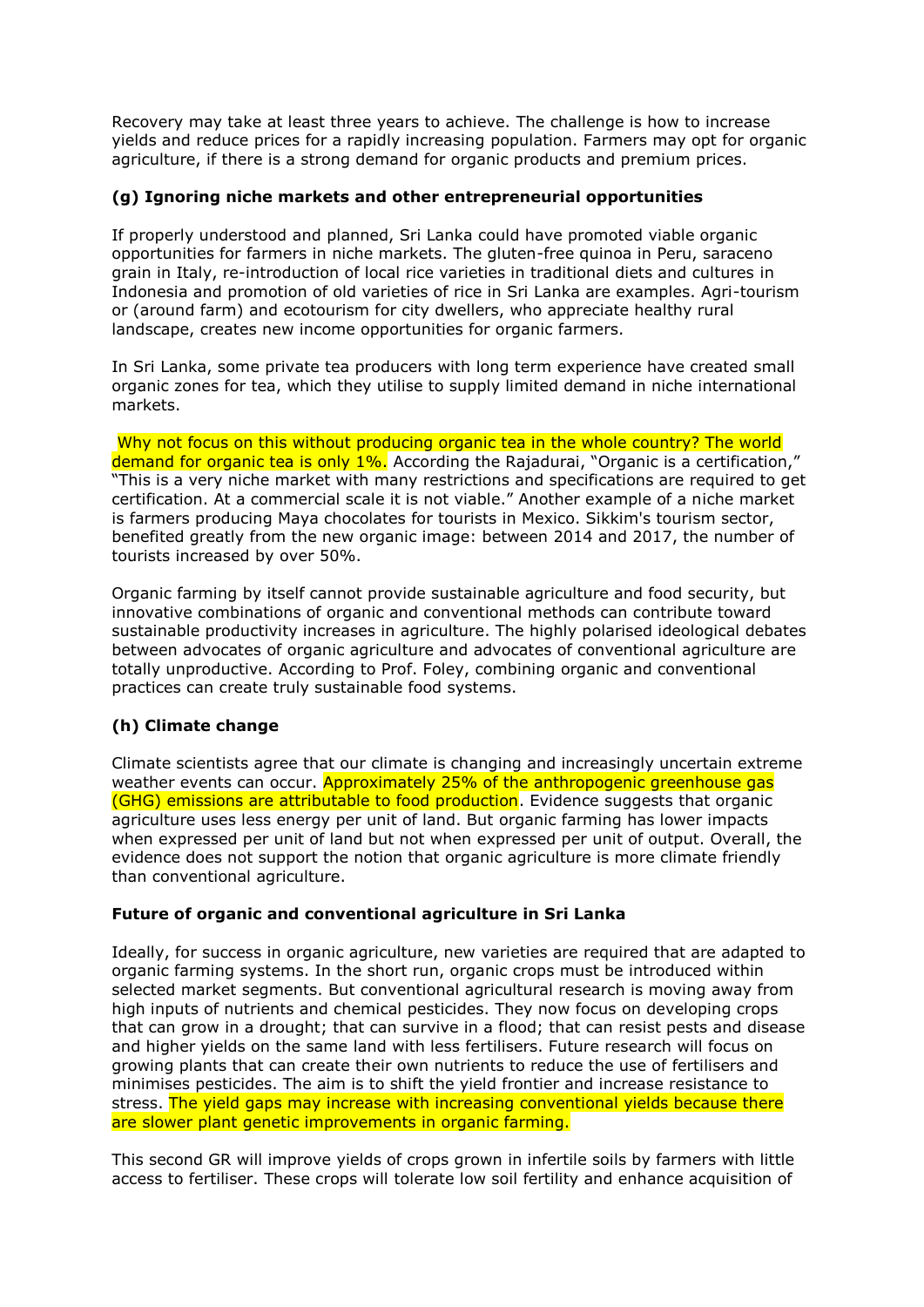immobile nutrients such as phosphorus and potassium more efficiently. Substantial yield gains in low-fertility soils (e.g. phosphorus efficiency in bean and soybean) improve the productivity of low-input agro ecosystems, and reduce the environmental impacts of intensive fertilisation. These new varieties will almost achieve the objectives of organic farming. Organic agriculture should only be a supplement to these new challenges because organic agriculture cannot feed the world

Organic farming should be part of overall farming in Sri Lanka with conventional farming still at the forefront. The synergies that exist between organic farming and conventional farming systems must be integrated to get a hybrid system. In many situations, crop productivity and environmental efficiency of organic farming could be further improved by combining with moderate levels of synthetic fertilisers. The ban on chemical fertilisers must be withdrawn. At the time of writing I heard that the Government decided to import 100,000 tons of ammonium sulphate for tea (has it reversed the ban?).

Enlightened leadership by President Gotabaya Rajapaksa can still provide much-needed support to the agricultural sector to increase food production and fight poverty, inequality, and environmental degradation. However, if he is weak, the massive waves of distrust and fear among farmers will remain a dangerous flash point. The President must use all the knowledge, experience and above all listen to scientists and professionals to carefully balance the conflicting dimensions. We are on the brink of disaster and Sri Lanka will be down the slippery slope sooner than later.

For the full article – [Refer Daily FT](https://www.ft.lk/columns/Organic-agriculture-in-Sri-Lanka-Are-we-going-down-the-slippery-slope-Part-1/4-724914) – Part 1, [Part 2](https://www.ft.lk/columns/Organic-agriculture-in-Sri-Lanka-Are-we-going-down-the-slippery-slope-Part-2/4-724968)

## **2. Amidst pandemic-induced volatility, GSP+ to EU is critical for Sri Lanka By A. Sukumaran**

- The loss of GSP+ for Sri Lanka could have a significant impact on the economy and will result insignificant social and human costs. Nearly a quarter of Sri Lanka's total exports goes to the EU. Loss of GSP+ will increase the prices of Sri Lankan goods in Europe and contribute towards possible trade shifts, resulting in cascading negative effects.
- Export industries are the country's biggest employers. During the pandemic apparel industry alone provided steady and uninterrupted employment to many. Loss of GSP+ will affect the rural vulnerable communities most and will increase income inequality. The decision by EU could affect Sri Lankan exports to UK, USA and potential markets of Japan and Australia as well.
- However, Sri Lanka should not depend on the GSP+ entirely in the medium and long term. Export industry is taking many measures at present to diversify the markets. Considering Sri Lanka's economy and low foreign reserves, the government must demonstrate clear commitment in retaining GSP+. In improving the export industry, sufficient stability and protection from economic shocks is much needed.

The recent European Union (EU) monitoring mission visit to Sri Lanka on the Generalized Scheme of Preferences (GSP) Plus trade concessions scheme, has ignited much speculation locally, on the potential costs of losing GSP+ to the EU.

However, many such analyses have significantly underestimated the potential losses, often failing to account for vital factors. Hence, in this article, the Joint Apparel Association Forum (JAAF) – the apex body representing Sri Lanka's apparel sector – seeks to provide stakeholders a comprehensive understanding of the potential costs associated with losing GSP+ to the EU.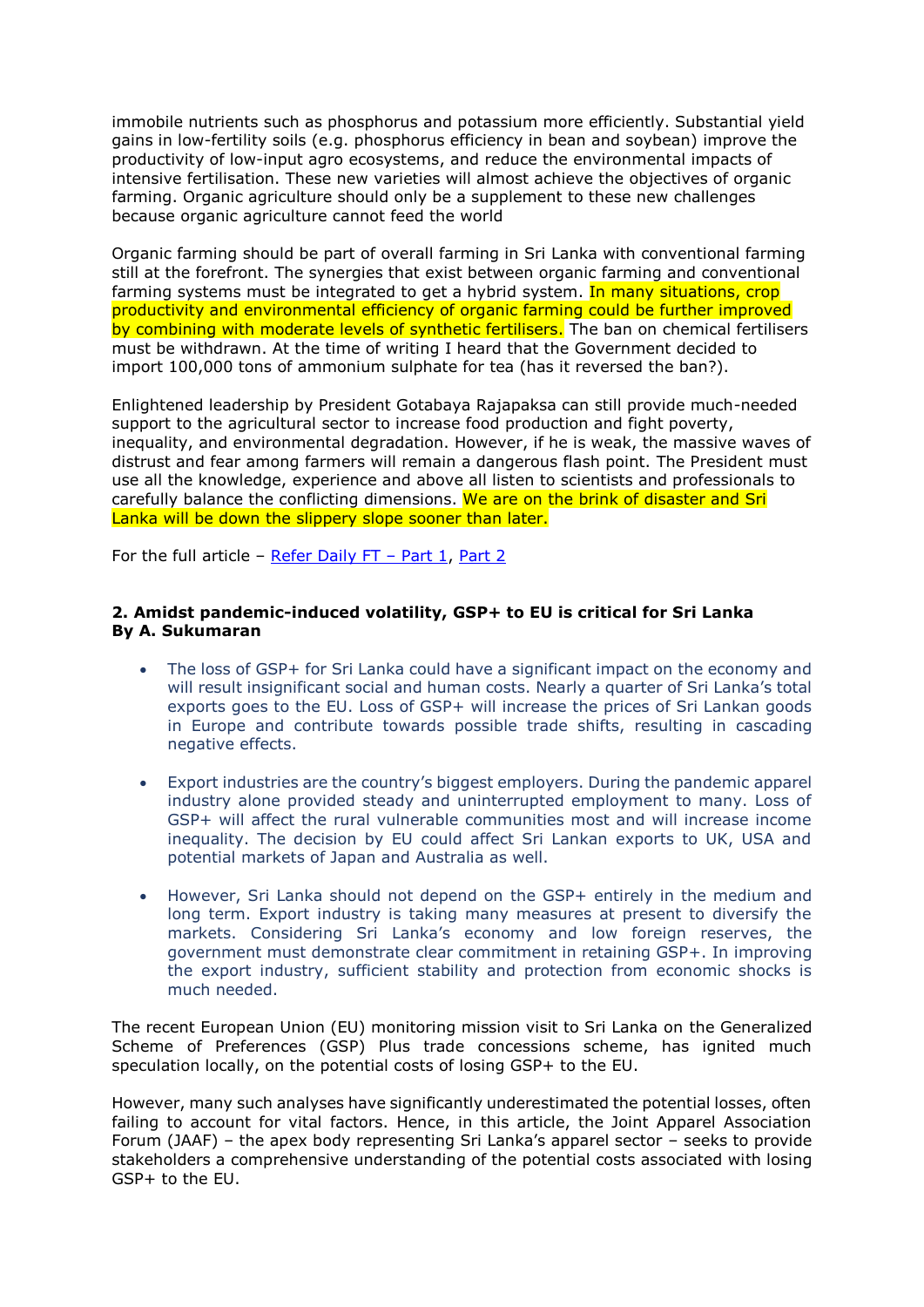Based on available evidence, it is highly probable that this carries heavy economic as well as 'social and human costs' – the latter particularly from a poverty and vulnerability perspective.

## **EU: A vital trade partner**

First, placing the vital importance of EU's GSP+ in context, exports to the EU - Sri Lanka's second largest destination for exports – accounted for nearly a quarter (23%) of Sri Lanka's total export earnings in 2020. This is equivalent to roughly 3.2% of Sri Lanka's entire Gross Domestic Product (GDP) for 2020.

The EU accounts for a large component of the total exports of many of Sri Lanka's biggest export industries. Approximately two thirds (61%) of the country's exports to the EU benefit from GSP+ concessions. While slightly more than half of these are apparel – which accounted for 43% of the sector's earnings in 2020 – EU is also a key market for Sri Lanka's plastics and rubber product exports, vegetable products, machinery and appliances, food, beverages and tobacco.

In fact, industries such as seafood, rubber products, and footwear make even greater utilisation of GSP+ than apparel does (more than 90%, compared with less than 50% for apparel) and hence, as per a local think-tank, would also be highly vulnerable if GSP+ is lost.

Opportunity costs are another consideration. Available data overwhelmingly indicates that the GSP+ scheme is beneficial to countries which are eligible for these concessions. From 2011 to 2017, exports to the EU by GSP+ beneficiaries had increased by 82%.

In Sri Lanka's case in specific, much of the growth that enabled Sri Lanka's apparel industry to achieve export earnings of more US\$ 5.3bn prior to the pandemic in 2019 is attributed to the EU. It's also important to note that that Sri Lanka's competitors, such as Bangladesh for instance, will continue to enjoy these privileges.

#### **Far-reaching employment impact**

The implications of a GSP+ loss on local employment are significant even if one were to consider only apparel and food product exports - both of which benefit from the EU GSP+ scheme. The industry has provided steady and uninterrupted employment to around 350,000 apparel workers, while indirectly creating livelihood for an additional 700,000 within the country.

According to the 2019 edition of the Annual Survey of Industries, more than 360,000 people are employed in the food products sector. Even after removing employees of nonexport businesses in the food products sector, this would imply that export industries which are significant beneficiaries of EU's GSP+ are also some of the country's biggest employers.

Furthermore, in the case of apparel, nearly 80pc of the employees/associates are predominantly rural women, implying that vulnerable rural groups stand to be disproportionately impacted if GSP+ is lost. This would further exacerbate already high levels of income inequality in the country. SMEs in the apparel sector could also be affected to a greater extent, which too could contribute to inequality.

Academic studies done on loss of GSP+ by Sri Lanka in 2010 have indicated that poverty and income inequality likely increased as a result at that time. A highly respected Sri Lankan trade expert also stated at a public forum few months ago that loss of GSP+ led to around a 1% loss of GDP for the country.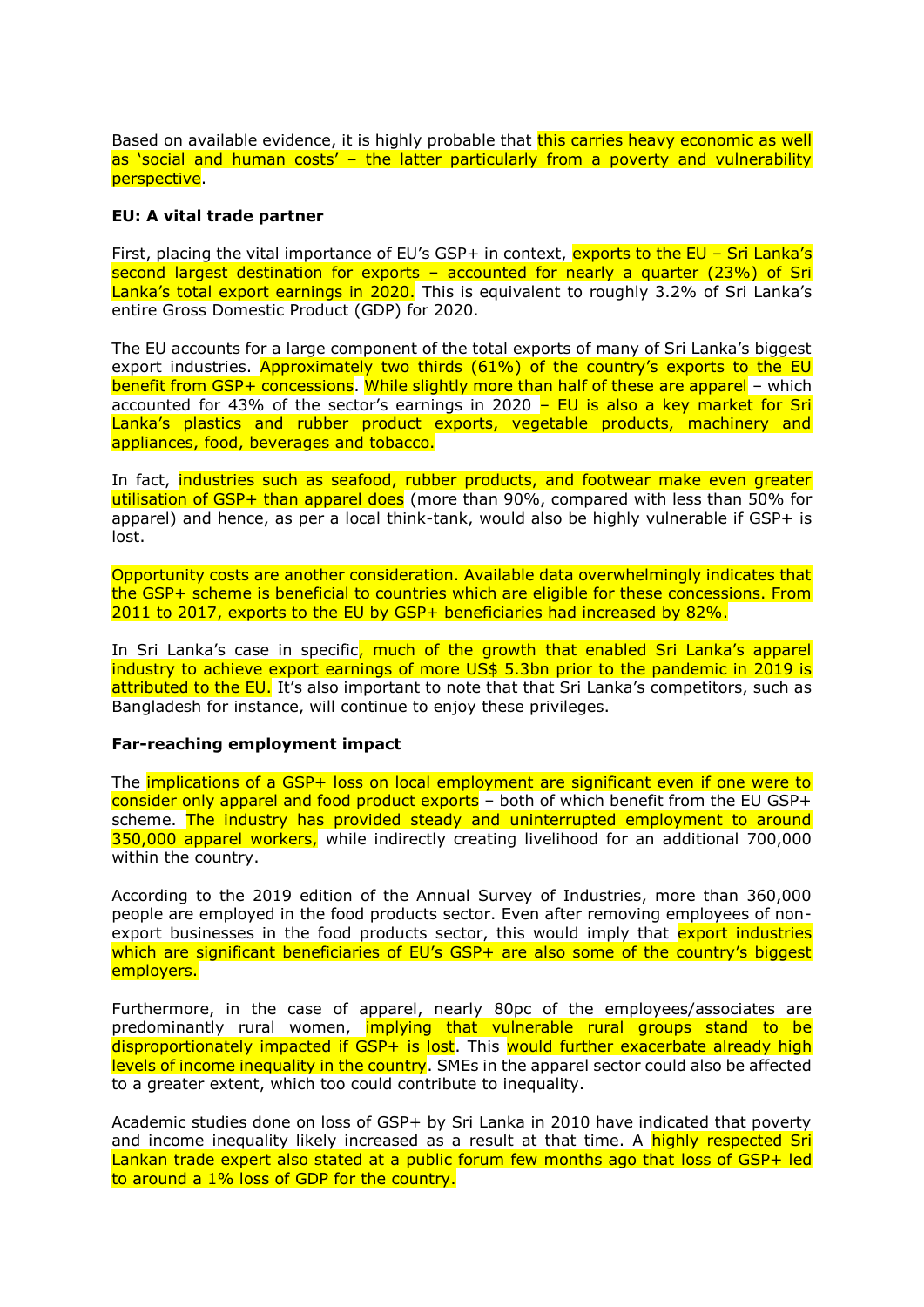## **Trade shifts and beyond**

Beyond the above context, it is also important to take into account the likely outcomes of the loss of GSP+ to the EU, to understand the full extent of the costs involved. There are two important factors that should be considered in this regard;

- 1. likelihood of trade shifts
- 2. The potential for negative cascading effects (the loss of Sri Lanka's other trade concessions)

Apparel brands and buyers now strongly prefer end-to-end solutions providers. Hence, if Sri Lanka were to lose GSP+ to the EU - which would increase the cost of our apparel by 9.5pc for buyers in the EU – the loss of market share will not be limited to products that receive GSP+ concessions. Buyers could shift en masse to Sri Lanka's competitors, resulting in trade shifts which would be further detrimental to the interests of our country.

Furthermore, there are significant parallels between the conditions under which tariff concessions are provided to Sri Lanka via EU's GSP+ and other similar schemes which Sri Lanka currently benefits from. Hence, if Sri Lanka were to lose GSP+ to the EU, there is high probability of trade concessions to the UK and even USA coming under review. These markets are also vital markets for Sri Lanka's exports – with US and UK collectively accounting for more than one third (34%) of Sri Lanka's national exports in 2020.

In addition, two other markets that the  $Sri$  Lankan apparel industry hopes to enter  $-$  Japan and Australia - also have GSP schemes, modelled on the EU. Hence, the European Commission's actions could potentially affect those plans.

## **Potential loss of FDI**

Foreign Direct Investments (FDI) too would be negatively impacted, if GSP+ to the EU is lost.

Fabric processing, which would strengthen the apparel industry's backward integration enabling greater utilization of trade concessions such as GSP+, is one of Sri Lanka's key sectors newly designated for FDI. However, if the country is no longer eligible for trade concessions, questions would arise with regard to the sector's viability. This would carry a significant opportunity cost for the country. Potentially, thousands of employment opportunities – both directly in fabric processing and in the apparel sector which would expand as a result - will be lost, together with millions of Dollars in much-needed FDI inflows.

Loss of foreign exchange earnings from exports, employment and FDI will have cascading impacts that would lead to other negative consequences. For instance, foreign exchange earned from apparel and other exports are essential for Sri Lanka's critical imports – including food, medicine and fuel. Currency depreciation pressure etc. would also exacerbate.

## **GSP+ more important than ever**

The above indicates that the potential loss of EU's GSP+ would have far-reaching adverse impacts on many fronts that could trickle down to all sectors of the economy. Export industries and the country's economy as a whole have taken a heavy blow from the pandemic. The apparel sector too was significantly impacted and is still grappling with many economic shocks. These include order cancellations and reductions, drop in margins, having to provide longer credit periods to buyers, supply chain disruptions and having to work with reduced staff, in adhering to safety protocols.